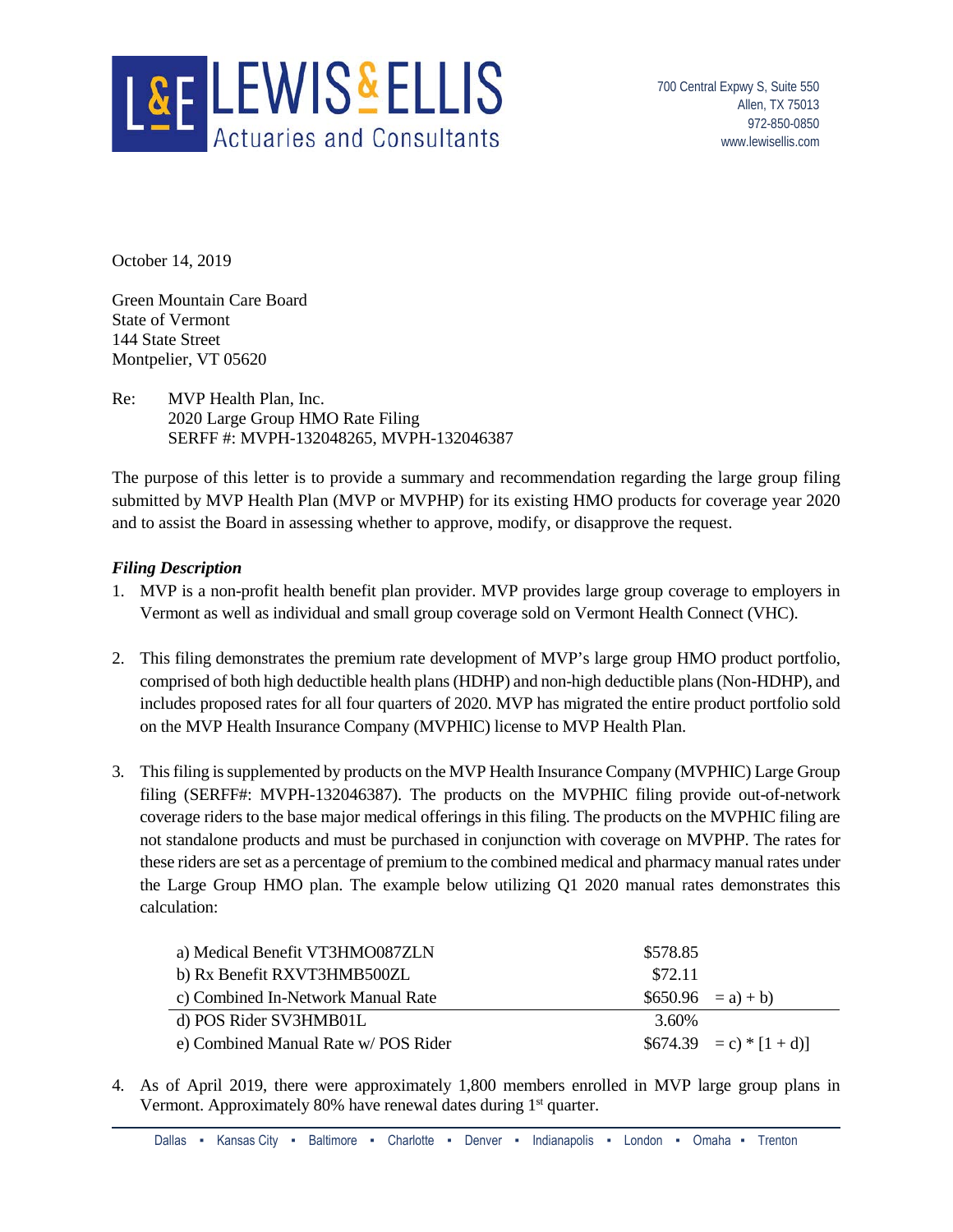|                                  | 1Q '20 Annual   |
|----------------------------------|-----------------|
| <b>Reason for Change</b>         | <b>Increase</b> |
| <b>Manual Rate Change</b>        | 15.6%           |
| <b>Age/Gender Factor Changes</b> | $-0.5\%$        |
| <b>Change in Retention</b>       | 1.5%            |
| <b>Total Premium Change</b>      | 16.7%           |

Below is the annualized rate change for the first quarter renewals in 2020:

The rate increase outlined above reflects the revenue for a manually-rated group. This is used for groups without any past coverage experience or for groups that are too small for the experience to be used entirely. In practice, the large groups in this filing have premium rates based on a blend of their own claims experience at approximately 25% and the manual rate at approximately 75%. Therefore, some groups will experience higher increases, and some will experience lower increases. If a group experiences a higher rate increase, it is because their claims experience deteriorated relative to the other large groups in this block. All groups will experience the effect of changes in retention, as these components of the rate are added to the projected claims, whether those claims came from the manual rate or the group's experience. The currently quoted average rate increase for groups renewing in the first quarter, which represents 80% of the groups, is projected to be 8.4%. We note that there is a material difference between the expected impact for groups renewing in the first quarter and the manual rate change of 16.7%, and we have outlined the drivers in detail in section 8 under the L&E Analysis.

The total premium changes for quarters 2, 3 and 4 vary slightly from the 16.7% due to quarterly trend changes and changes in health insurer fee.

#### *Standard of Review*

Pursuant to Green Mountain Care Board (Board) Rule 2.000 Health Insurance Rate Review, this letter is to assist the Board in determining whether the requested rate is affordable, promotes quality care, promotes access to health care, protects insurer solvency, and is not unjust, unfair, inequitable, misleading, or contrary to the law, and is not excessive, inadequate, or unfairly discriminatory.

#### *Summary of the Data Received*

MVP provided the methodology used in premium rate development (Exhibit 2a-2p and Exhibit 3a-3d) and details pertinent to its actuarial assumptions/experience driving the rate change request. This includes supplemental exhibits comprising historical claim data (split by HDHP and Non-HDHP products) and the membership summary for 36 months grouped into rolling 12-month periods, pricing trend assumptions, experience rating formula (Appendices A-C), and additional supporting exhibits, as requested during review of the filing.

#### *L&E Analysis*

1. *Rate Development:* MVP utilized large group claim data (constituting HDHP and non-HDHP products) for the period from May 2018 through April 2019 and paid through April 2019 (with incurred estimates updated through June 2019) as the base period experience.

Exhibit 3a illustrates both the claim projection from the experience period to the rating period and the accompanying adjustments applied in deriving the rates for 1Q20.

From the historical medical experience, claims in excess of \$100,000 were replaced with a pooling charge.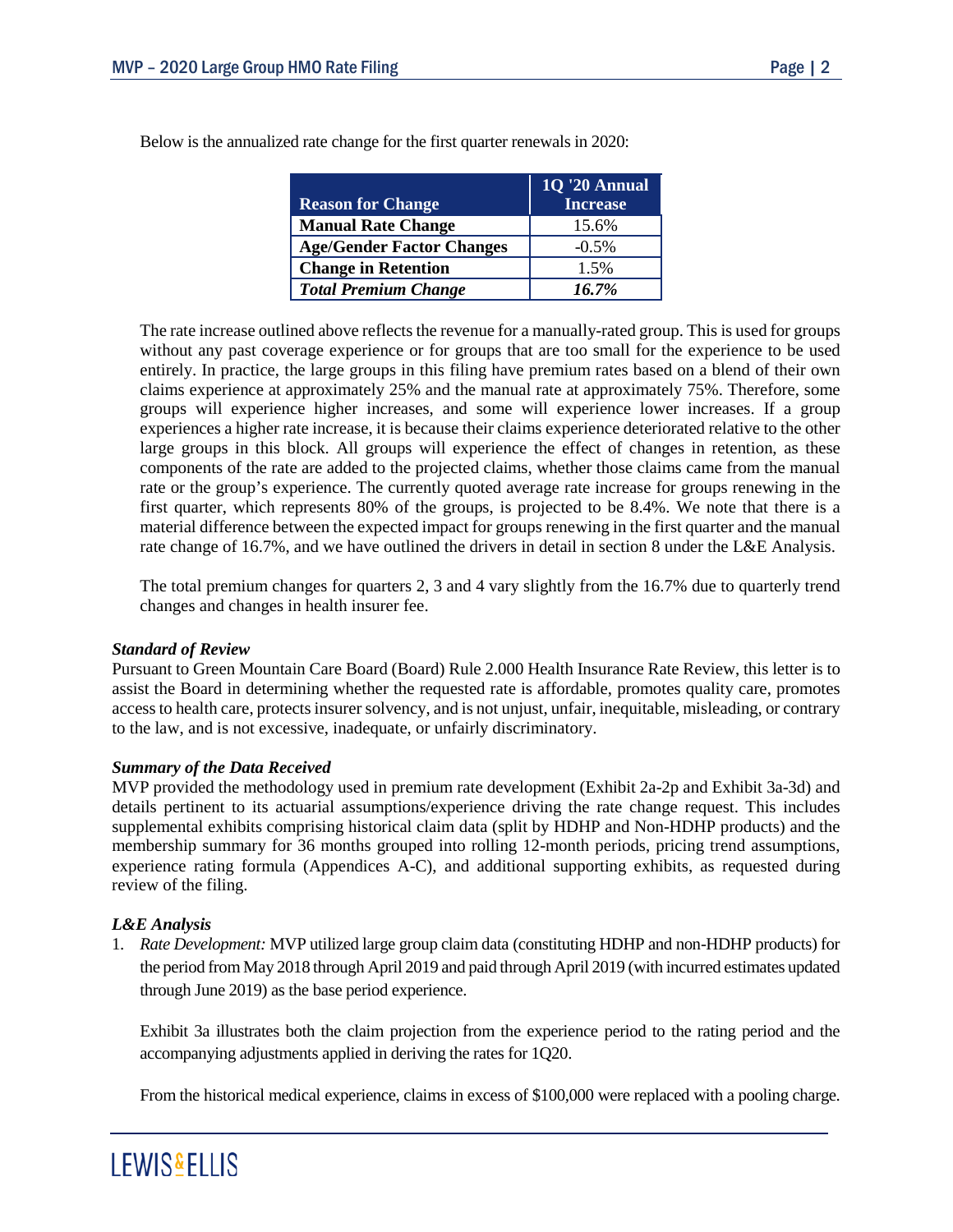The pooling charge reflects the average cost of claims in excess of \$100,000 and is based on historical experience. The pooling charge is equal to 9.9% of claims below the pooling limit, which is consistent with the prior filing's assumption. The pooling charge was calculated using MVP's large group business in New York due to MVP's limited large group data in Vermont. MVP uses a pooling charge to mitigate the impact of catastrophic claims (i.e. those exceeding \$100,000 per member per year). The purpose of this adjustment is to prevent major swings in premium resulting from a small number of cases. Regardless of the actual value of catastrophic claims, they are removed and replaced by a flat percentage. Pooling claims is a typical industry practice, and this assumption has a material impact on this filing

We note that claims exceeding \$100,000 made up 15.8% of the base period experience. Therefore, the use of the pooling charge is reducing the projected claims by approximately 6% relative to using the base period experience without adjustment.

We reviewed the actual large group experience in Vermont and the claims above the pooling limit of \$100,000 for the prior 5 years has ranged from 4.5% to 24.9%, with an average of 14.4%. This volatility demonstrates the importance of pooling claims in setting the rates each year. The Vermont only data is not fully credible and the use of New York data to set the pooling charge assumption results in more stable premiums, and it is reasonable and appropriate.

The adjusted claims were projected forward to the midpoint of the 1Q20 rating period using an annual paid medical trend assumption of 5.7% (elaborated further in item 3 below). MVP's paid medical trend is derived from its proposed allowed cost trend and the impact of cost share leveraging<sup>[1](#page-2-0)</sup>. The prescription claims were projected forward to the midpoint of the 1Q20 rating period using an annual paid Rx trend of 9.5% (elaborated further in item 4 below).

The trended medical and Rx claim cost was further adjusted to develop the projected claim costs as of 1Q20. These adjustments included projected cost of capitation, non-FFS claim expenses, and Rx rebates. Reflecting these adjustments, the quarterly manual rate change suggested by the data was 10.9% for 1Q20.

MVP developed the remaining quarterly manual rates by applying additional trend to the experience period claims. This results in quarterly manual rate increases of 1.6% in each quarter of 2020. That is, groups renewing in April will be charged premiums based on manual rates approximately 1.6% higher than groups renewing in January. As noted above, approximately 80% of groups have 1st quarter renewal dates.

| Quarter         | <b>Manual Rate Change</b> |
|-----------------|---------------------------|
| 1Q '20 / 4Q '19 | 10.9%                     |
| 2Q '20 / 1Q '20 | 1.6%                      |
| 3Q '20 / 2Q '20 | 1.6%                      |
| 4Q'20/3Q'20     | 1.6%                      |

The base period experience used in this filing has two months of claims run-out and therefore, needed to be

<span id="page-2-0"></span><sup>&</sup>lt;sup>1</sup> Leveraging is the result of the fixed nature of deductibles and copays causing the carrier to bear a greater portion of the cost of the medical inflation.

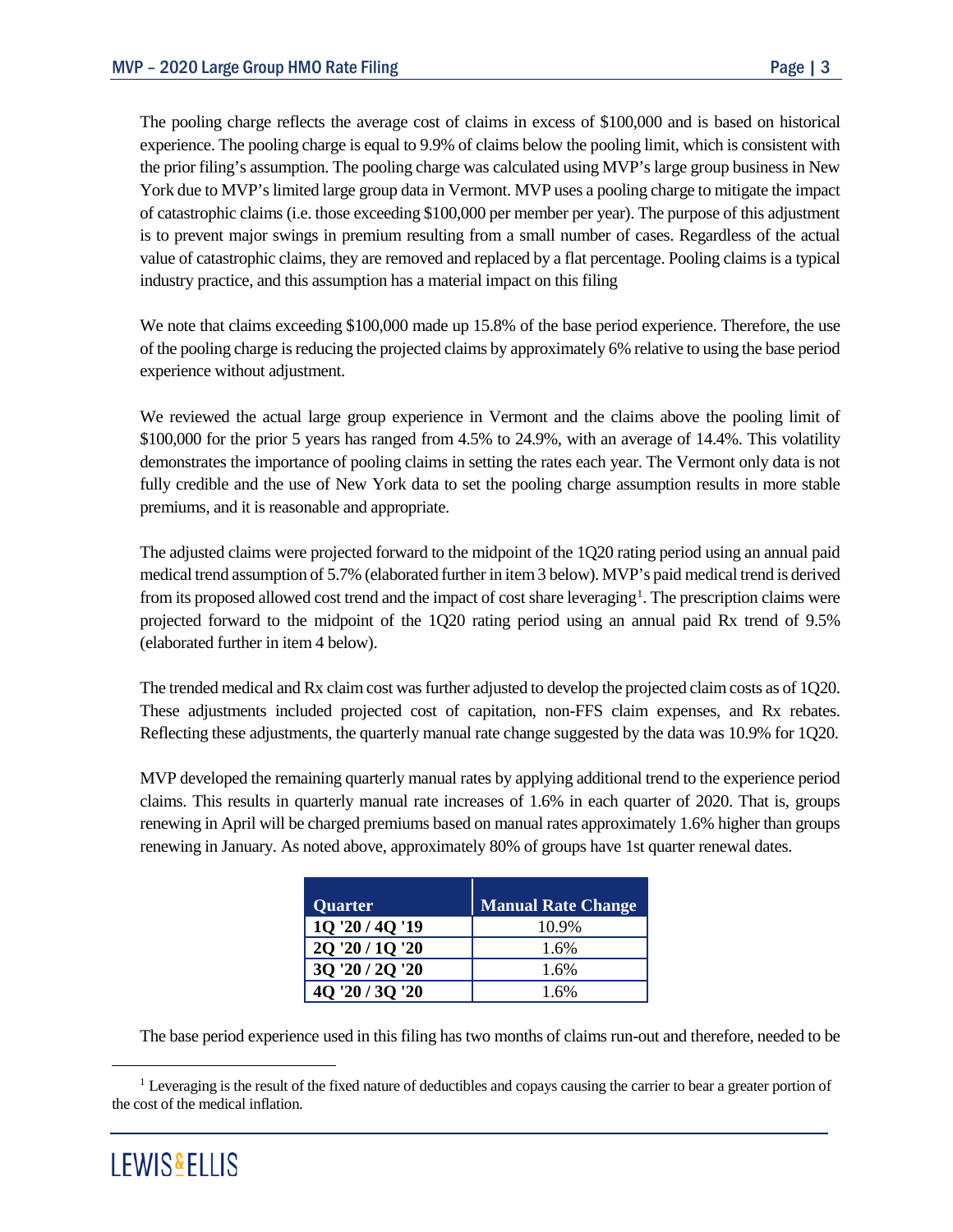adjusted for claims incurred but not reported ("IBNR"). The IBNR adjustment appears to be actuarially sound and is consistent with MVP's other filings.

- 2. *Age/Gender Factor Changes:* The rates for this product depend on the demographics of the covered population. The base manual rate projection described above does not take into account changes in demographics. Therefore, it does not reflect the change in the average demographic factor that results from a younger or older enrolled population. Since the prior filing, the demographics of this block have been observed to deviate from past expectations. The enrolled population was slightly older than the prior experience period, resulting in additional revenue available to cover claims. However, the demographic factors were re-normalized to reflect the updated experience and decreased by 0.5% to maintain the necessary premium level. The age/gender normalization methodology appears to be reasonable and appropriate.
- 3. *Medical Trend:* MVP analyzed its combined MVPHIC and MVPHP Vermont data for 36 months between 2016 and 2018. This data was not considered appropriate for utilization trend analysis due to concerns with the large impact that membership growth in other blocks of business (Exchange) was having on the total utilization trend for Vermont. Removing MVPHP data from the calculation would leave a block that was not considered credible. Therefore, MVP utilized the results from the L&E analysis of the entire VT marketplace that was calculated during the review of the Exchange filings and used a utilization trend assumption of 1.0%. Based on all information available at this time, the 1.0% utilization trend is reasonable and appropriate.

The assumed unit cost trends reflect a combination of known and assumed price increases from MVP's provider network. Below are the allowed and paid medical trends including the assumed utilization trend of 1.0%:

| <b>Medical</b> |                  |                    | <b>Total Allowed</b> | Paid         |
|----------------|------------------|--------------------|----------------------|--------------|
| <b>Trend</b>   | <b>Unit Cost</b> | <b>Utilization</b> | <b>Trend</b>         | <b>Trend</b> |
| 2019           | 4.8%             | $0.0\%$            | 4.8%                 | 5.1%         |
| 2020           | 4.3%             | 1.0%               | 5.3%                 | 5.7%         |
| 2021           | 4.3%             | 1.0%               | 5.3%                 | 5.7%         |

The allowed cost trends illustrated above are the allowed charges (reflecting total amount of claims cost paid by the carrier and the policyholder) and do not reflect effective paid trends which reflect the actual claim payments made by the carrier. MVP adjusted the allowed cost trends illustrated above to account for the impact of cost share leveraging and derived a total effective paid medical trend factor of 5.7% annually. This effective paid trend factor is used to trend the claim experience from the experience period to the rating period in calculating the projected claim cost for the rating period. For this filing, twenty months of trend were used to trend the experience period claims forward to 1Q19.

The annual effective paid medical trend factor of 5.7% assumed in this filing represents the most up-to-date provider contracting information available at the time of the filing.

The table below illustrates the assumed allowed trend factors for various benefit categories: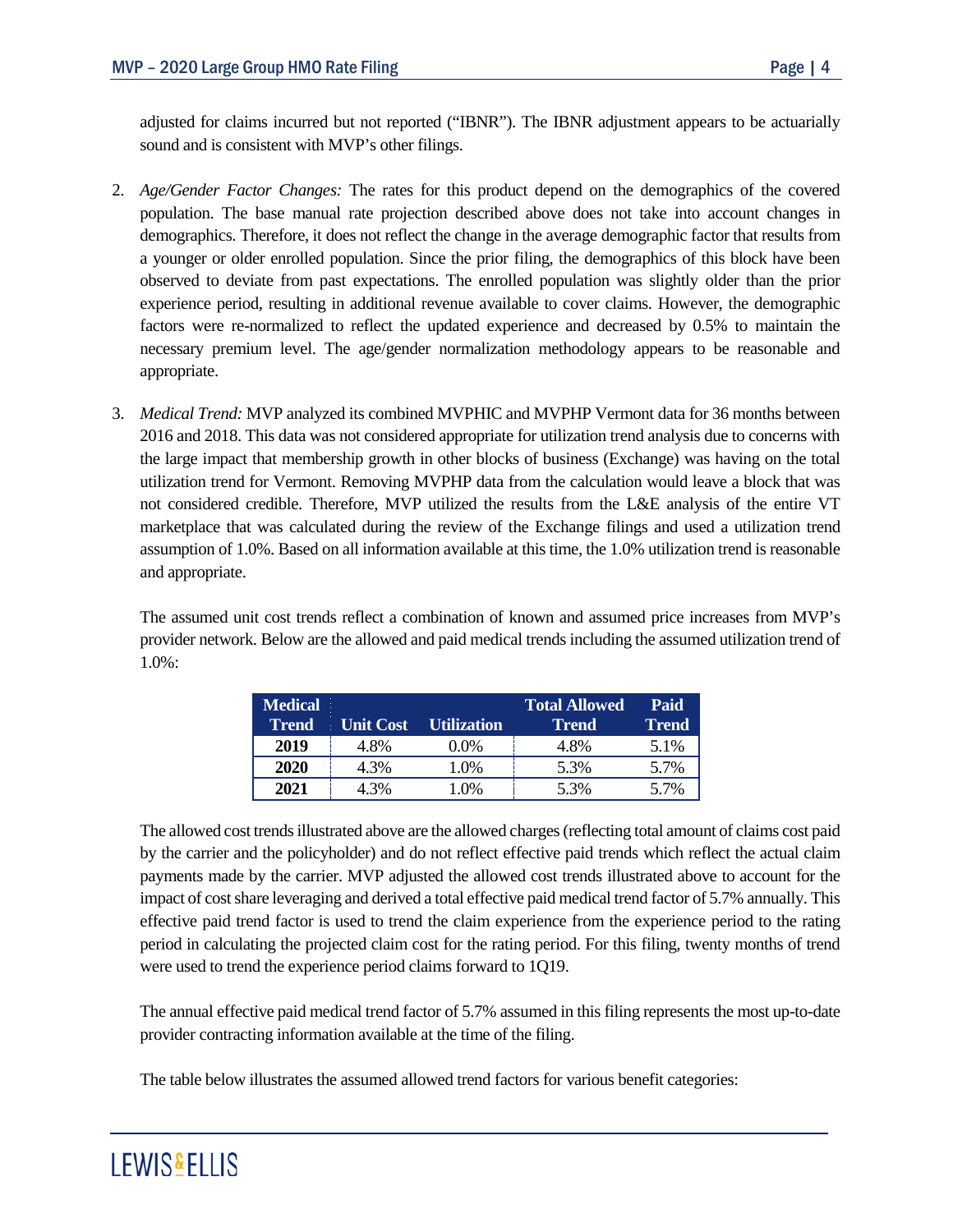| <b>Service Category</b>               | 2019    | 2020    | 2021    |
|---------------------------------------|---------|---------|---------|
| <b>Inpatient</b>                      | $6.0\%$ | 7.3%    | 7.3%    |
| <b>Outpatient &amp; Other Medical</b> | 5.1%    | 6.1%    | 6.1%    |
| Physician                             | 3.2%    | 2.5%    | 2.5%    |
| <b>Total Allowed Trend</b>            | $4.8\%$ | $5.3\%$ | $5.3\%$ |

Since the filing was submitted, the Green Mountain Care Board has made final decisions regarding 2020 hospital budgets. The budgeted unit cost increases are lower than anticipated at the time of the filing. Therefore, we recommend that MVP modify the filing to reflect the lower hospital budget amounts. L&E has estimated the impact of this change as follows:

| <b>Manual Rate Change</b>     | 10'20/<br><b>40 '19</b> | 20'20'<br><b>10 '20</b> | 3Q'20/<br><b>20 '20</b> | 40'20/<br>30'20 |
|-------------------------------|-------------------------|-------------------------|-------------------------|-----------------|
| As filed                      | 10.9%                   | .6%                     | 1.6%                    | . .6%           |
| <b>Reflecting Final Order</b> | 10.7%                   | .6%                     | . .6%                   | . .6%           |

4. *Rx Trend:* MVP is requesting the annual allowed trends illustrated in the chart below, split by calendar year and by drug tier:

|              |                  | 2019 Trend         |                  | <b>2020 Trend</b>  |                  | 2021 Trend         |
|--------------|------------------|--------------------|------------------|--------------------|------------------|--------------------|
| Tier         | <b>Unit Cost</b> | <b>Utilization</b> | <b>Unit Cost</b> | <b>Utilization</b> | <b>Unit Cost</b> | <b>Utilization</b> |
| Generic      | 17.8%            | 2.9%               | $-5.2\%$         | 2.5%               | $-5.2\%$         | 2.5%               |
| <b>Brand</b> | 11.7%            | $-8.9\%$           | 8.6%             | $-1.3\%$           | 8.6%             | $-1.3\%$           |
| Specialty    | $-0.4\%$         | 6.0%               | 7.5%             | 7.4%               | 7.5%             | 7.4%               |

The annualized effective paid trend derived from the requested allowed trends in the chart above is 9.5% which is shown in Exhibit 2b-d. Rx Trend, which blends the allowed trends to get to the projection period and accounts for cost sharing by the insured (by modeling deductible, copay and coinsurance). This blended annualized figure is used to trend the experience period claim costs to the projection period.

MVP analyzes its pharmacy data by drug category (Generic, Brand, Specialty). Annual trend factors by drug category were supplied by MVP's pharmacy benefit manager (PBM). These trend factors reflect MVP's business in the state of Vermont.

MVP is using 2020 drug rebate forecasts provided by the PBM. These forecasts assume that drug rebates will equal \$21.57 PMPM for 1Q 2020 renewals and increasing with pharmacy trend for later quarters.

These assumptions appear to be reasonable and appropriate.

- 5. *Retention:* As in the prior approved filing, retention charges are added to the blended pure premium in deriving the group required premium. The retention charges include 8.2% of premium for general administrative expenses. This is a material reduction from the prior filing value of 8.9% of premium. There is also an assumption of 2.0% for contribution to reserve and other miscellaneous charges similar to the previous filing that are itemized below:
	- Broker loads equal to 3.1% of premiums. The broker fees are increasing compared to 2019 due to the following:
		- o two of the groups that are not renewing in 2020 did not have broker fees; and
		- o one of the groups that is renewing did not have a broker in 2019 but added a broker for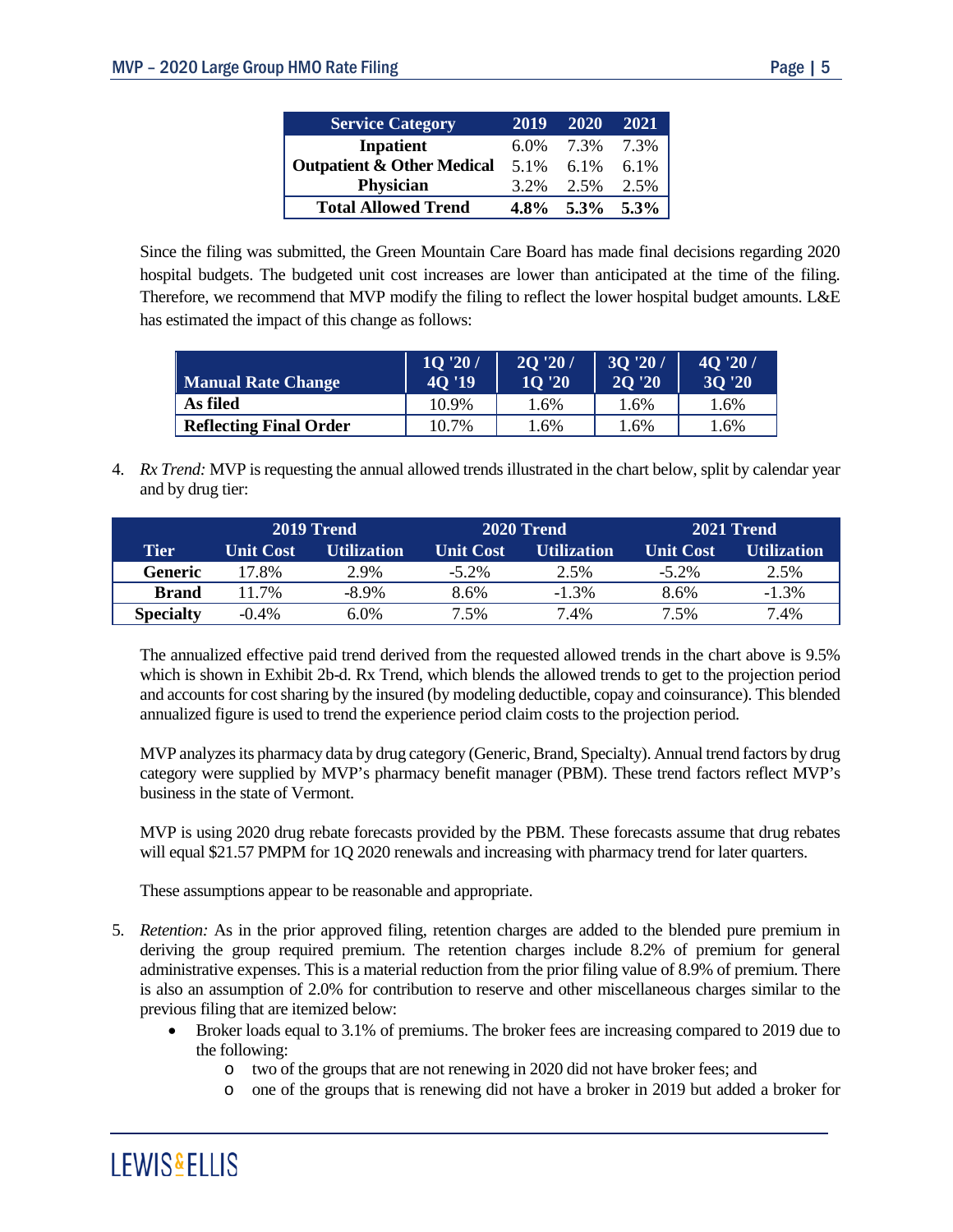2020.

- Provision for bad debt equal to 0.3% of premiums.
- ACA Insurer tax of 1.0%. This is consistent with the reinstatement of the insurer fee collections in 2020.
- VT vaccine pilot charge of 0.3%.
- The 18 V.S.A § 9374 (h)(1) billback equal to \$1.93 PMPM based on MVP's projected responsibility.

The projected administrative expenses of 8.2% of premium is less than the actual calendar year 2018 expenses of 10.0%. MVP reduced the administrative expense load such that the PMPM cost of administrative expenses increase at the same 5.5% rate as MVP's Exchange filing. The administrative load appears to be reasonable and appropriate. The following table summarizes data taken from the Supplemental Health Care Exhibits in recent years:

| <b>Administrative Expense Summary for Large Group Products</b> |                      |              |            |                      |
|----------------------------------------------------------------|----------------------|--------------|------------|----------------------|
|                                                                | <b>Member Months</b> | Premium PMPM | Admin PMPM | <b>Expense Ratio</b> |
| 2013                                                           | 118,563              | \$363.04     | \$39.18    | 10.8%                |
| 2014                                                           | 97,084               | \$404.11     | \$38.31    | 9.5%                 |
| 2015                                                           | 68,766               | \$432.06     | \$34.13    | 7.9%                 |
| 2016                                                           | 37,858               | \$450.19     | \$36.77    | 8.2%                 |
| 2017                                                           | 25,372               | \$474.10     | \$42.09    | 8.9%                 |
| 2018                                                           | 26,765               | \$484.55     | \$48.67    | 10.0%                |

The target loss ratio is decreasing from 86.9% in the 1Q 2019 to 84.8% for 2020. This change is the result of increasing the contribution to reserve from 1.5% to 2.0%, the reintroduction of the ACA insurer fee beginning in 2020, and an increase to the billback amount.

The federal loss ratio for MVPHP in 2018 is 106.2%, and the rolling three-year average is 96.0%.

The proposed contribution to reserve is 2.0%. In past orders, the Board has reduced the proposed contribution to reserve. We recommend that the solvency analysis performed by the Department of Financial Regulation be considered if changes are made to this assumption.

- 6. *Changes to Benefits:* During the course of the review, MVP recognized that they did not incorporate the impact of increasing the wellness reimbursement to \$200 and a new \$50 per quarter benefit for meeting certain step thresholds based on a wearable device registered with MVP's vendor into the filed rates. These changes are expected to increase the cost of the wellness program by \$0.19 PMPM and should be included in the final rates.
- 7. *OneCare Vermont:* After the initial filing, MVP continued negotiations with OneCare, and it was determined that the large group Vermont members will not be included in the risk deal for 2020 with OneCare. As a result, these costs should be removed from the rates.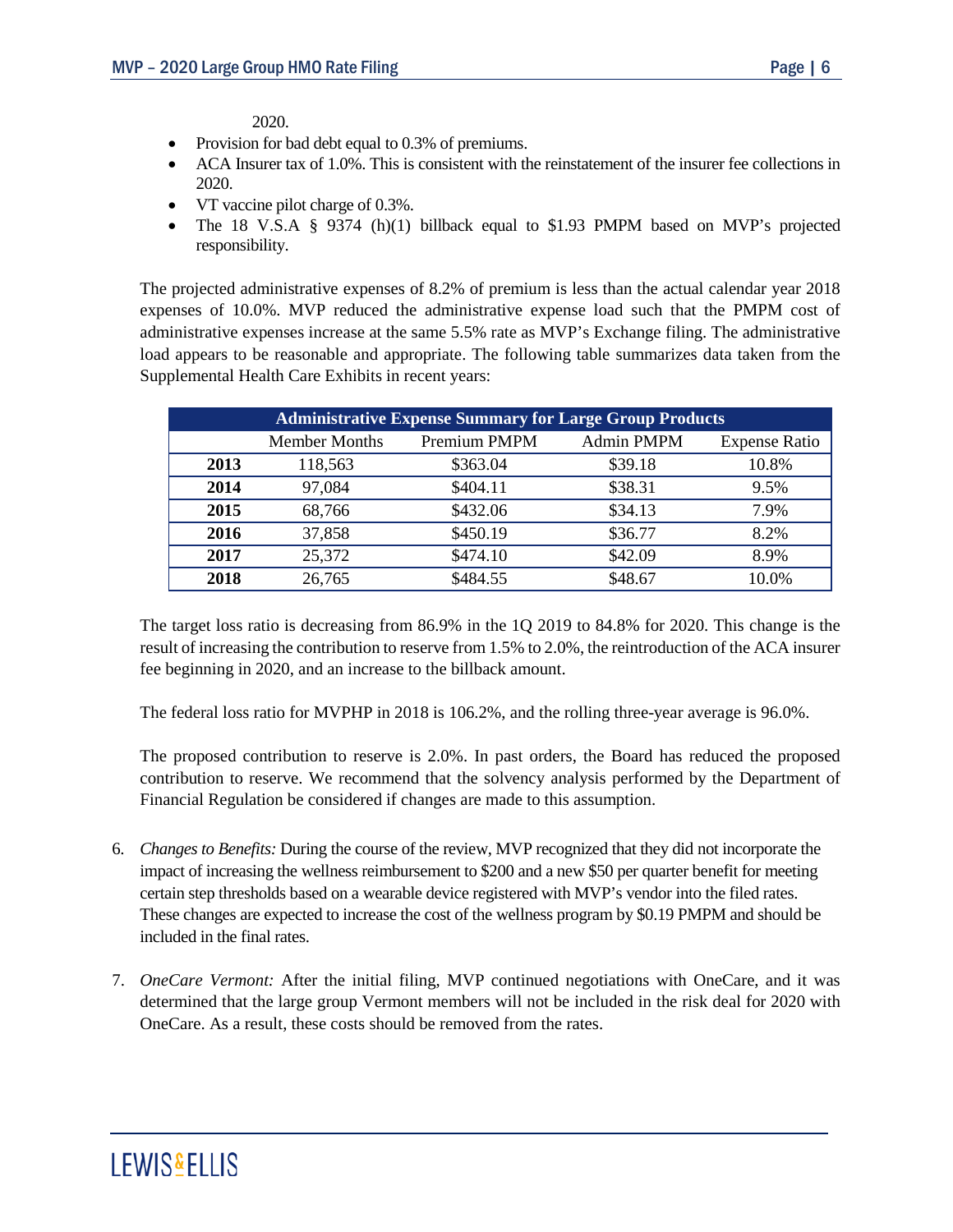8. *Rate Increase felt by Vermonters:* For calendar year 2018, MVP's large group block of business experienced a 95.7% loss ratio. Many of the groups that experienced loss ratios exceeding 100% are not renewing coverage in 2020.

| <b>Groups</b>                          | 2018 Loss Ratio |
|----------------------------------------|-----------------|
| Q1 Renewals                            | 89.0%           |
| Terminated Groups $& 2Q - 4Q$ Renewals | 103.9%          |
| <b>All Groups Combined</b>             | $95.7\%$        |

As a result, the 16.7% increase to the manual rate is not representative of the increase that will be felt by the groups that are expected to renew in 2020. The rate increase for groups renewing in the first quarter, which represents 80% of the groups, is projected to be  $8.4\%$ <sup>[2](#page-6-0)</sup> due to the following:

- *Experience Period Data: +0.7%* The experience period data used to set the premium rates is on average 2.8% higher than the experience used to develop the 2019 premiums. These groups have an average credibility of 26.3% in 2020, which reduces the impact on rates to 0.7%.
- *Manual Rate Data: +10.5%* The manual rates being used to set the premium rates, after adjustments for age/gender and industry factors, is on average 14.2% higher than the manual rates used to develop the 2019 rates. These groups are 73.7% manually rates (100% - 26.3%), which reduces the impact on rates to 10.5%
- *Changes to Target Loss Ratio: +2.5%* The assumed target loss ratio for first quarter renewals is decreasing from 86.9% to 84.8%, which increases the rates by 2.5%. This is driven by an increase to the broker fees and the reinstatement of the insurer fee.
- *Underwriting Discretion: -4.9%* The average underwriting discretion factor is changing from 1.019 to 0.969, which reduces the rates by 4.9%.

<span id="page-6-0"></span>

<sup>2</sup> The quantitative impacts are multiplicative and do not add up to the 8.4%.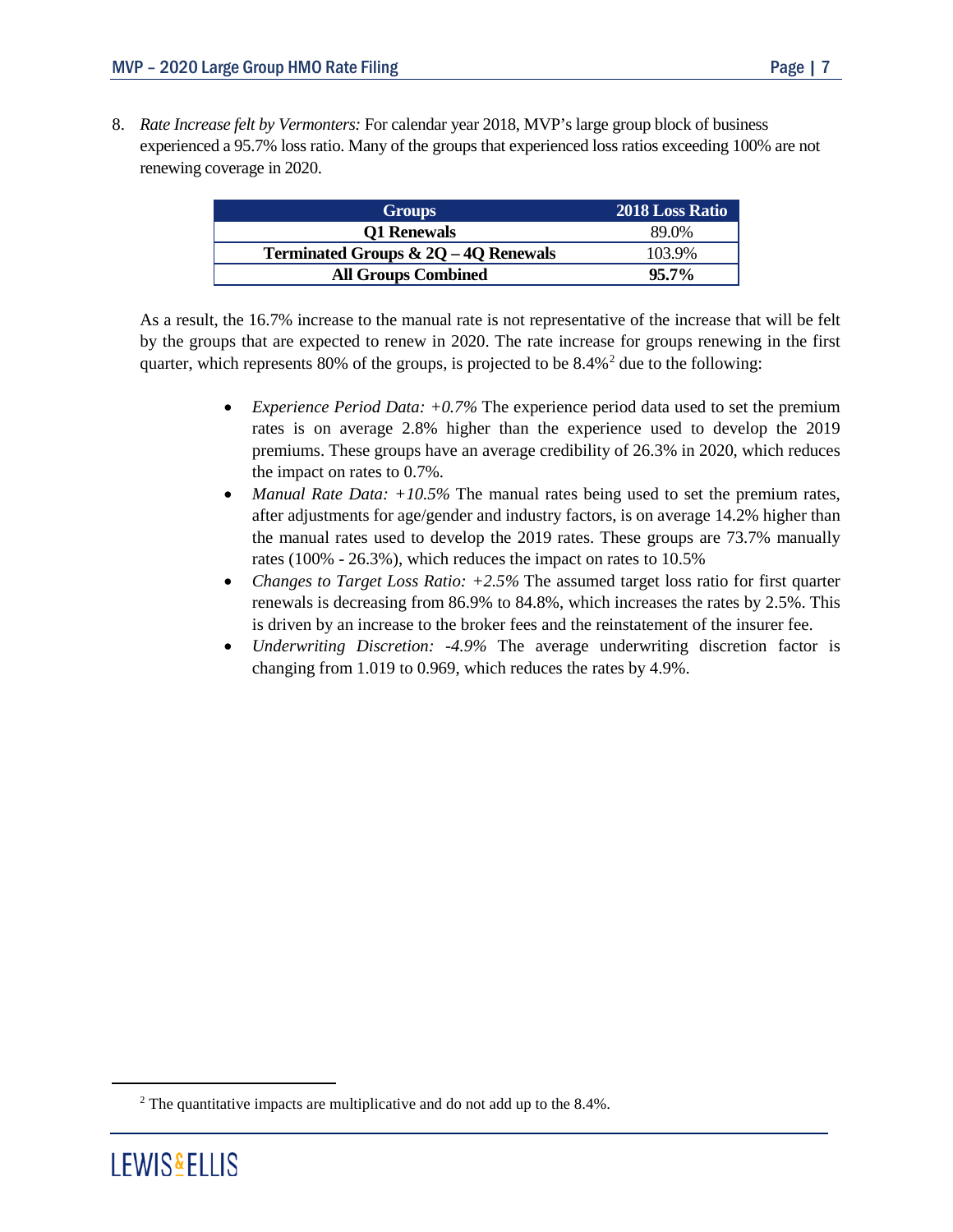# *Recommendation*

L&E recommends that the unit cost trends be modified to reflect:

- *Green Mountain Care Board (GMCB) Hospital Budget:* L&E recommends revising the trends to reflect the final orders regarding FY2020 hospital budgets.
- *Changes in Benefits*: L&E recommends adding in the \$0.19 PMPM that was inadvertently excluded from the rates in the initial filing.
- *OneCare Vermont*: L&E recommends removing the \$1.82 that was added for the risk deal with OneCare because subsequent negotiations after the initial filing determined that the large group Vermont members will not be included in the risk deal with OneCare.

The revised rate increase is as follows:

| Quarter         | <b>Manual Rate Change</b> |
|-----------------|---------------------------|
| 10 '20 / 40 '19 | 10.4%                     |
| 2Q '20 / 1Q '20 | 1.6%                      |
| 3Q '20 / 2Q '20 | 1.6%                      |
| 4Q '20 / 3Q '20 | 1 6%                      |

|                                  | <b>1Q '20 Annual</b> |
|----------------------------------|----------------------|
| <b>Reason for Change</b>         | <b>Increase</b>      |
| <b>Manual Rate Change</b>        | 15.1%                |
| <b>Age/Gender Factor Changes</b> | $-0.5%$              |
| <b>Change in Retention</b>       | 1.5%                 |
| <b>Total Premium Change</b>      | 16.2%                |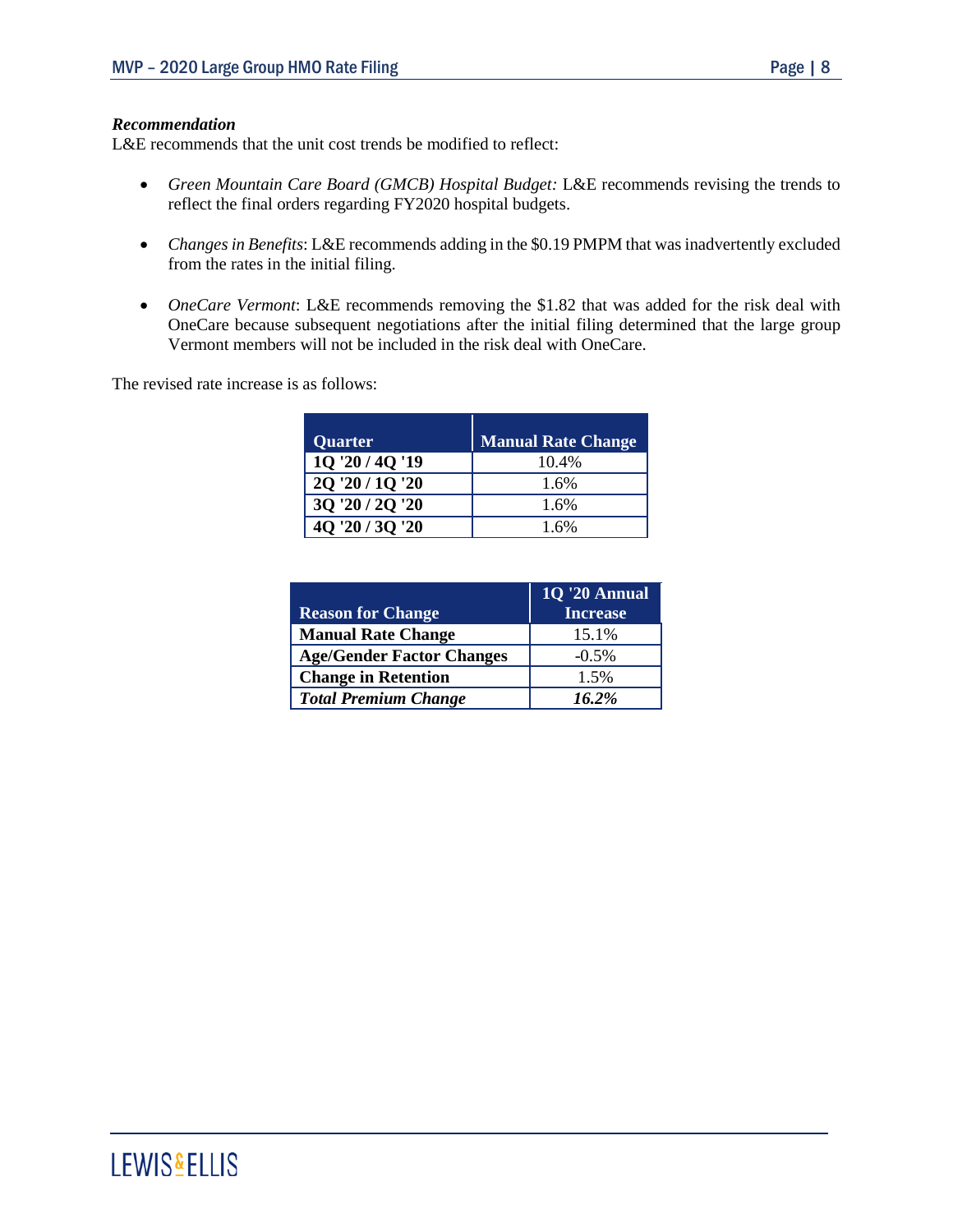L&E believes that, if modified as described above, this filing does not produce rates that are excessive, inadequate, or unfairly discriminatory.

Sincerely,

Joon Kammerguset

Josh Hammerquist, FSA, MAAA Vice President Lewis & Ellis, Inc.

 $\mathbb{Z}$  purcent  $\mathbb{Z}$ 

Jacqueline B. Lee, FSA, MAAA Vice President & Principal Lewis & Ellis, Inc.

Uen

David M. Dillon, FSA, MAAA, MS Senior Vice President & Principal Lewis & Ellis, Inc.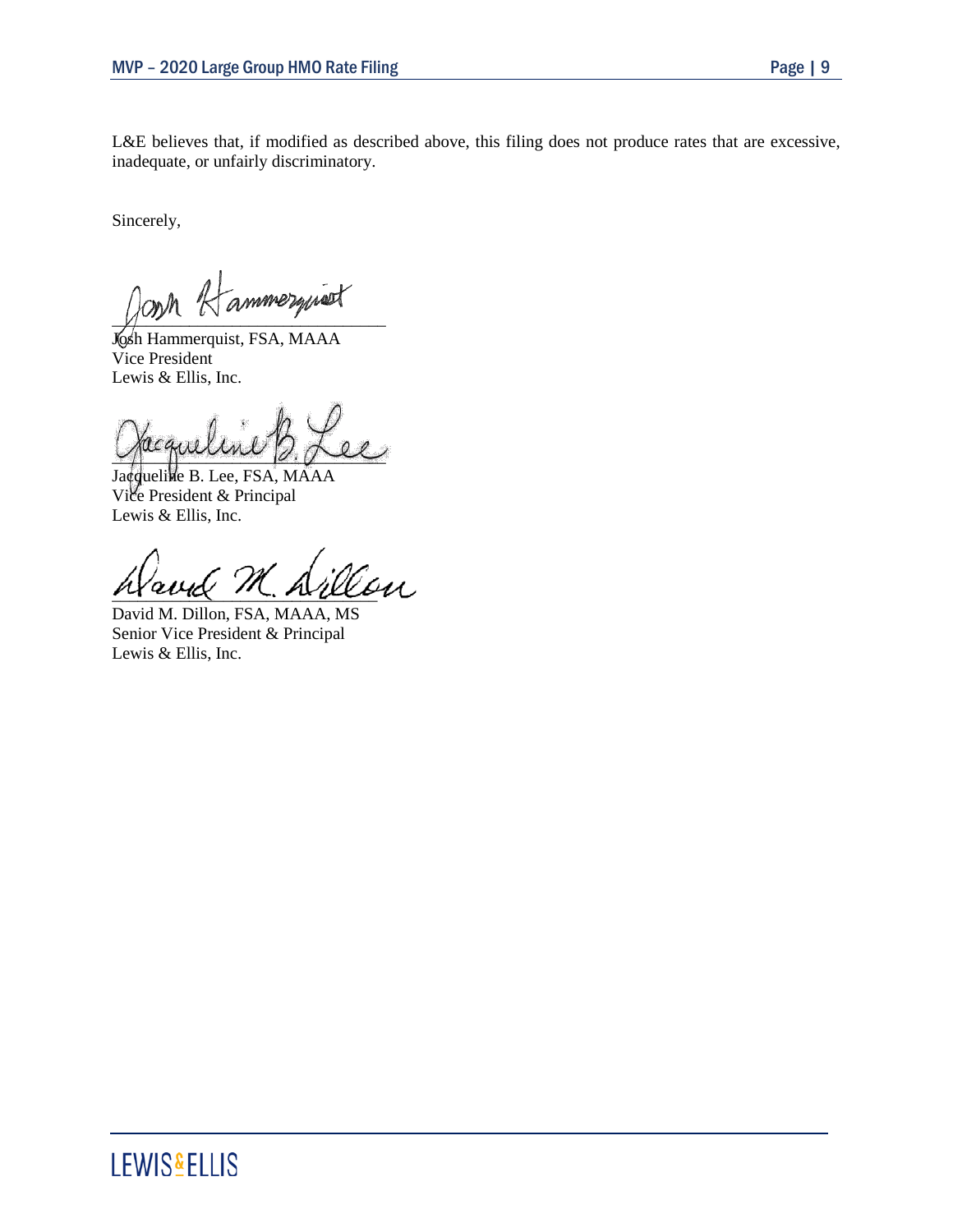#### **ASOP 41 Disclosures**

The Actuarial Standards Board (ASB), vested by the U.S.-based actuarial organizations<sup>[3](#page-9-0)</sup>, promulgates actuarial standards of practice (ASOPs) for use by actuaries when providing professional services in the United States.

Each of these organizations requires its members, through its Code of Professional Conduct<sup>[4](#page-9-1)</sup>, to observe the ASOPs of the ASB when practicing in the United States. ASOP 41 provides guidance to actuaries with respect to actuarial communications and requires certain disclosures which are contained in the following.

## **Identification of the Responsible Actuary**

The responsible actuaries are:

- Josh A. Hammerquist, FSA, MAAA Vice President at Lewis & Ellis, Inc. (L&E).
- Jacqueline B. Lee, FSA, MAAA, Vice President & Principal at Lewis & Ellis, Inc. (L&E).
- David M. Dillon, FSA, MAAA, MS, Senior Vice President & Principal at Lewis & Ellis, Inc.  $(L&E)$ .

These actuaries are available to provide supplementary information and explanation. The actuaries also acknowledge that they may be acting as an advocate.

## **Identification of Actuarial Documents**

The date of this document is October 14, 2019. The date (a.k.a. "latest information date") through which data or other information has been considered in performing this analysis is October 14, 2019.

## **Disclosures in Actuarial Reports**

- The contents of this report are intended for the use of the Green Mountain Care Board. The authors of this report are aware that it will be distributed to third parties. Any third party with access to this report acknowledges, as a condition of receipt, that they cannot bring suit, claim, or action against L&E, under any theory of law, related in any way to this material.
- Lewis & Ellis Inc. is financially and organizationally independent from the health insurance issuers whose rate filings were reviewed. There is nothing that would impair or seem to impair the objectivity of the work.
- The purpose of this report is to assist the Board in assessing whether to approve, modify, or disapprove the rate filing.
- The responsible actuaries identified above are qualified as specified in the Qualification Standards of the American Academy of Actuaries.
- $\bullet$  Lewis & Ellis has reviewed the data provided by the issuers for reasonableness, but we have not audited it. L&E nor the responsible actuaries assume responsibility for these items that may have a material impact on the analysis. To the extent that there are material inaccuracies in, misrepresentations in, or lack of adequate disclosure by the data, the results may be accordingly affected.
- We are not aware of any subsequent events that may have a material effect on the findings.
- There are no other documents or files that accompany this report.
- The findings of this report are enclosed herein.

<span id="page-9-1"></span><span id="page-9-0"></span><sup>4</sup> These organizations adopted identical *Codes of Professional Conduct* effective January 1, 2001.



<sup>&</sup>lt;sup>3</sup> The American Academy of Actuaries (Academy), the American Society of Pension Professionals and Actuaries, the Casualty Actuarial Society, the Conference of Consulting Actuaries, and the Society of Actuaries.